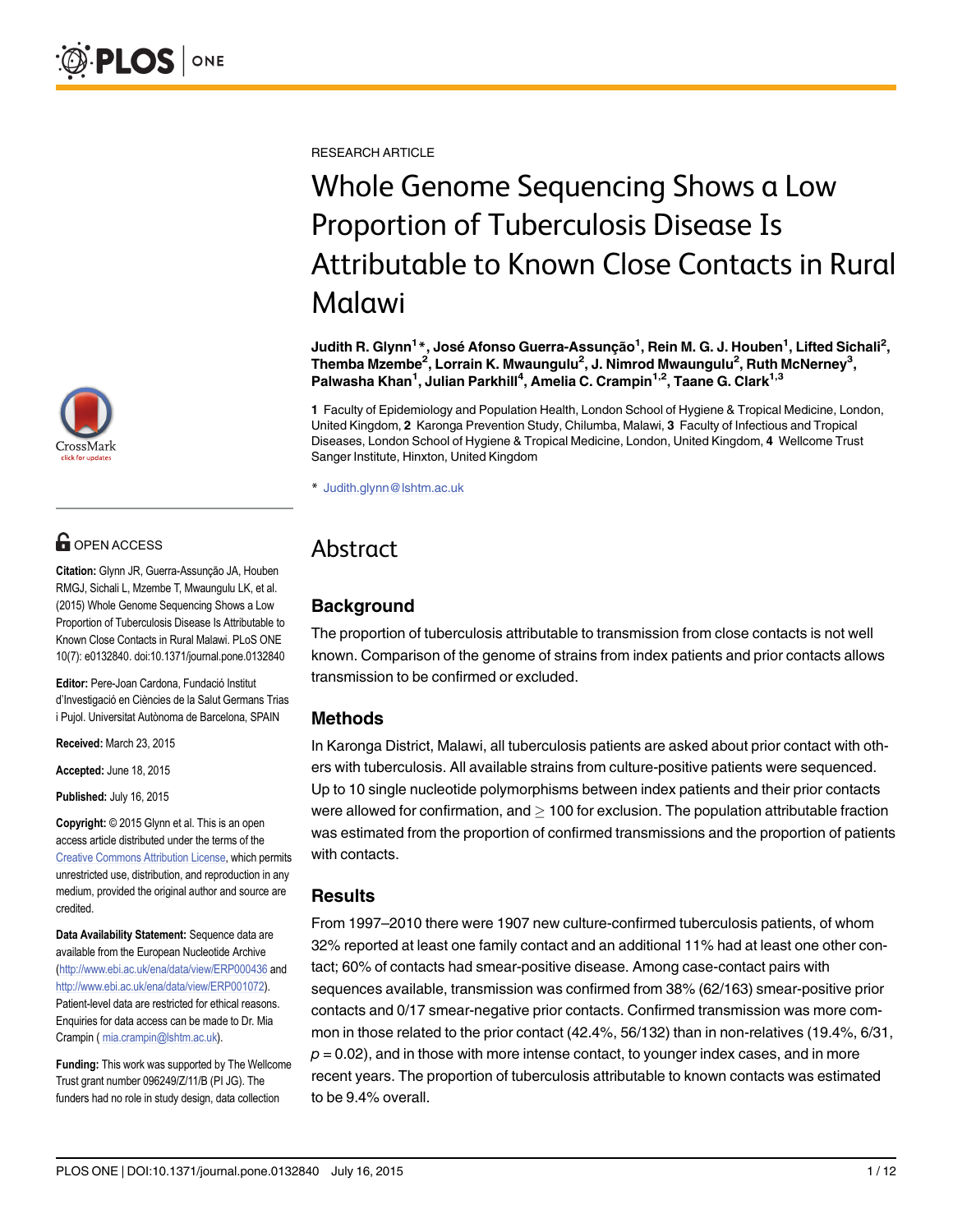<span id="page-1-0"></span>

and analysis, decision to publish, or preparation of the manuscript.

Competing Interests: The authors have declared that no competing interests exist.

#### **Conclusions**

In this population known contacts only explained a small proportion of tuberculosis cases. Even those with a prior family contact with smear positive tuberculosis were more likely to have acquired their infection elsewhere.

#### **Background**

Understanding where M.tuberculosis transmission is occurring is key to tuberculosis control. Close contact with someone with tuberculosis is a known risk factor for infection and hence disease, so contact tracing is often recommended.[[1,2\]](#page-10-0) Current WHO guidelines reiterate as a "strong recommendation" that household and other close contacts should be actively screened for tuberculosis, but acknowledge that this is based on very low quality evidence.[[3\]](#page-10-0)

The proportion of disease due to household and close contacts is not certain, particularly in high prevalence areas. It can be investigated using traditional epidemiological techniques, comparing the contact histories of cases of tuberculosis and controls,[\[4\]](#page-10-0) but this assumes that the increased risk in the cases is attributable to the contacts rather than shared risk factors, which can be difficult to adjust for. Older DNA fingerprinting techniques such as RFLP or MIRU-VNTR have improved on this by ensuring that the contacts share fingerprint patterns,  $[5-10]$  $[5-10]$  $[5-10]$  but the level of discrimination is limited if some DNA fingerprint strains are common, and it is impossible to exclude a common source.

Whole genome sequencing allows a more accurate approach: $[11-13]$  $[11-13]$  $[11-13]$  the combination of a history of contact and a small number of single nucleotide polymorphisms (SNPs) between the strain in the index patient and their prior contact makes transmission highly likely, and can allow pinpointing of the most likely source if there is more than one. If the proportion of tuberculosis patients with contacts of different types is also known, an accurate estimate can be made of the proportion of tuberculosis attributable to these contacts.

In Karonga District, Malawi, we have been collecting data on all tuberculosis patients and their prior contacts since 1997. We have now used whole genome sequencing on all available case-contact pairs to improve understanding of transmission.

#### Methods

The Karonga Prevention study in northern Malawi has been studying tuberculosis in the whole of Karonga district (current population approximately 300,000) since the 1980s. Cases are identified through enhanced passive case finding with project staff based at the district hospital and major health centres to identify those with chronic cough or other symptoms suggestive of tuberculosis. Each patient is interviewed and at least three sputum specimens are taken at diagnosis, with further specimens at follow-up and at the end of treatment. Cultures from sputum (and other specimens if indicated) are set up in the laboratories in Malawi. Those that resemble M.tuberculosis macroscopically are sent to the UK Mycobacterium Reference Laboratory for species identification and drug resistance testing.

Since March 1997 we have asked all patients about prior contacts with tuberculosis, in their family or household (ever), or other contacts (within the past 5 years). If they report contacts we ask further detail including the duration and location of contact, and whether they had contact when the first case was ill. If these prior contacts were treated within the district they will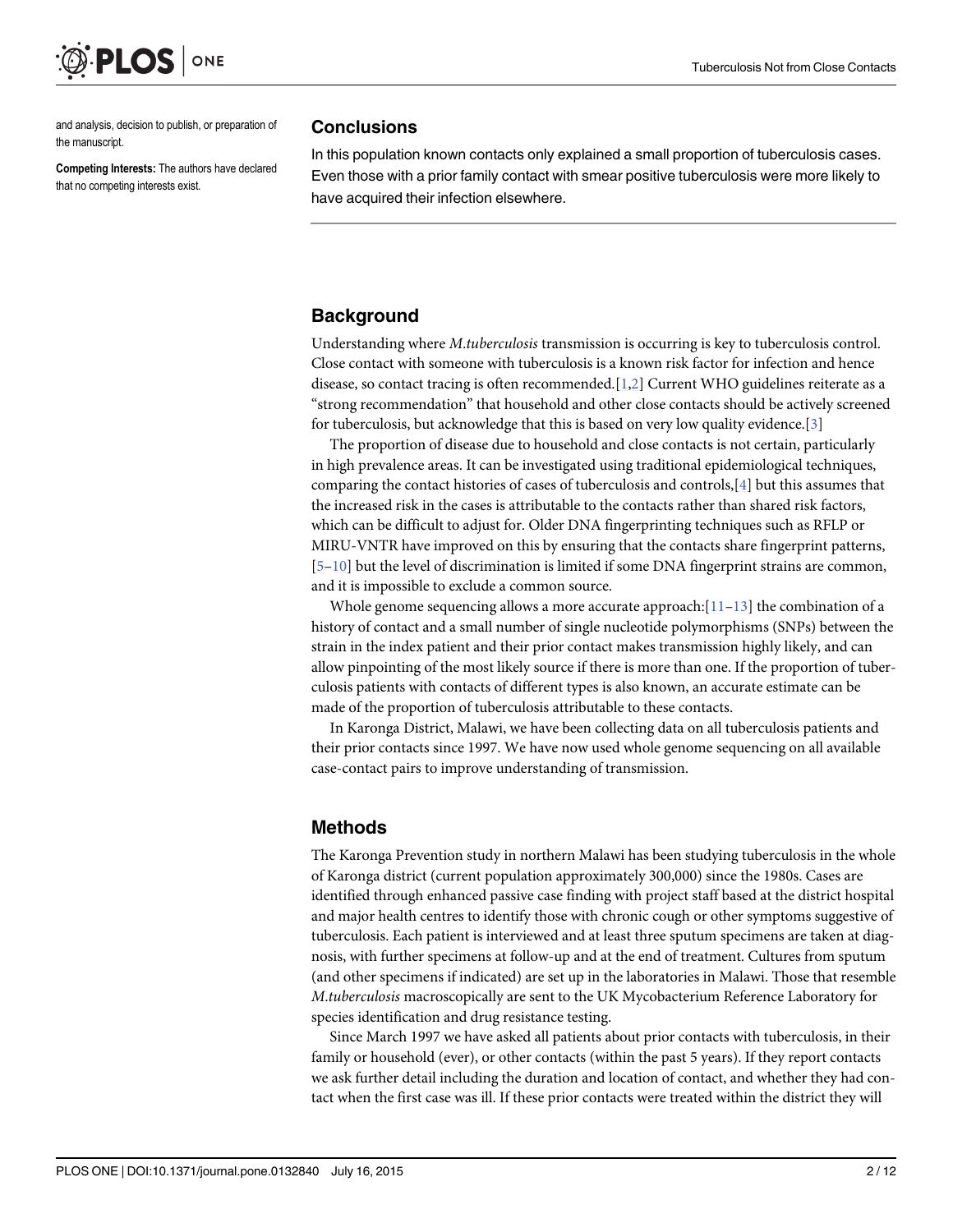<span id="page-2-0"></span>already be known to us, allowing us to confirm the type of tuberculosis (smear positive, smear negative pulmonary, or extrapulmonary) and other details.

Approval for the study was given by the ethics committee of the London School of Hygiene & Tropical Medicine (#5067) and the Malawian National Health Sciences Research Committee (#424). Informed consent was obtained from all participants, including separate counselling and consent for HIV testing. In the earlier years of the study this was verbal, consistent with practice at that time, with refusals recorded in hand-written registers. Since 2001 written consent has been used.

#### SNP differences

We carried out whole genome sequencing of all available cultures from case-prior contact pairs to establish whether transmission can be confirmed or not. The sequencing was carried out at the Sanger Institute, using Illumina HiSeq 2000 technology with paired-end reads of length 100 base-pairs. We used trimmomatic software [\(http://www.usadellab.org/cms/?page =](http://www.usadellab.org/cms/?page�=�trimmomatic) [trimmomatic\)](http://www.usadellab.org/cms/?page�=�trimmomatic) to remove low-quality reads and reads <50 base-pairs long. We mapped reads to the H37Rv reference genome (Genbank assession: AL123456.3), using the BWA-mem algorithm [\(http://bio-bwa.sourceforge.net/](http://bio-bwa.sourceforge.net/)) and excluded samples with an average genomic coverage  $<$ 10-fold.[ $14$ ]

We identified SNP positions using SAMtools [\(http://samtools.sourceforge.net/](http://samtools.sourceforge.net/)). If alleles at a position were not identical we took the majority allele if it had a frequency of  $> 75\%$  and the position was supported by  $\geq$  20-fold coverage; otherwise we classified the position as missing (thus ignoring heterozygous calls). We excluded samples with  $>15\%$  missing genotype calls, to remove possible contaminated or mixed samples or technical errors. (The proportion of mixed strains is low in this setting.[[15](#page-10-0)]) We excluded genome positions with  $>$ 15% missing genotypes, and those in highly repetitive and variable regions (e.g. PE/PPE genes). This quality control left 94% of the M.tuberculosis genome to be analysed for variants. Median coverage was 88-fold, mean 127. Spoligotyping was performed in silico using SpolPred.[\[16\]](#page-10-0) Lineages were defined from spoligotype families.[\[17\]](#page-10-0) We calculated SNP distances between sequences using the ape library in the R statistical package [\(http://cran.r-project.org/\)](http://cran.r-project.org/).

Based on the number of SNPs between samples in patients with multiple isolates,  $[18]$  and between patients with likely transmission in other analyses $[11–13]$  $[11–13]$  $[11–13]$  $[11–13]$  and in this dataset (see below), we made the following rules: 0–10 SNPs transmission is likely; 11–99 SNPs transmission uncertain;  $\geq 100$  SNPs no transmission. To ensure that the changes we were measuring were not due to selection pressure from treatment, we reran the analysis excluding positions known to be associated with drug resistance mutations [[19](#page-11-0)]

#### Confirming transmission

We excluded index cases with a history of previous tuberculosis, and prior contacts with extrapulmonary tuberculosis (since this is not infectious). For those with more than one contact we selected the most likely source as the one with fewest SNPs different (and then the closest family relation if there was still more than one). Index case-prior contact pairs with  $\leq$  10 SNPs were taken as confirmed. The mutation rate in these pairs was estimated using linear regression.

Cases could only be included in the analysis if sequence was available for at least one contact, so those who named more contacts were more likely to be included. However, assuming that tuberculosis is acquired from one source, those with more contacts are less likely to have transmission confirmed from each one. This could underestimate the proportion of confirmed transmissions. We attempted to minimise this bias by selecting the closest contact, as above,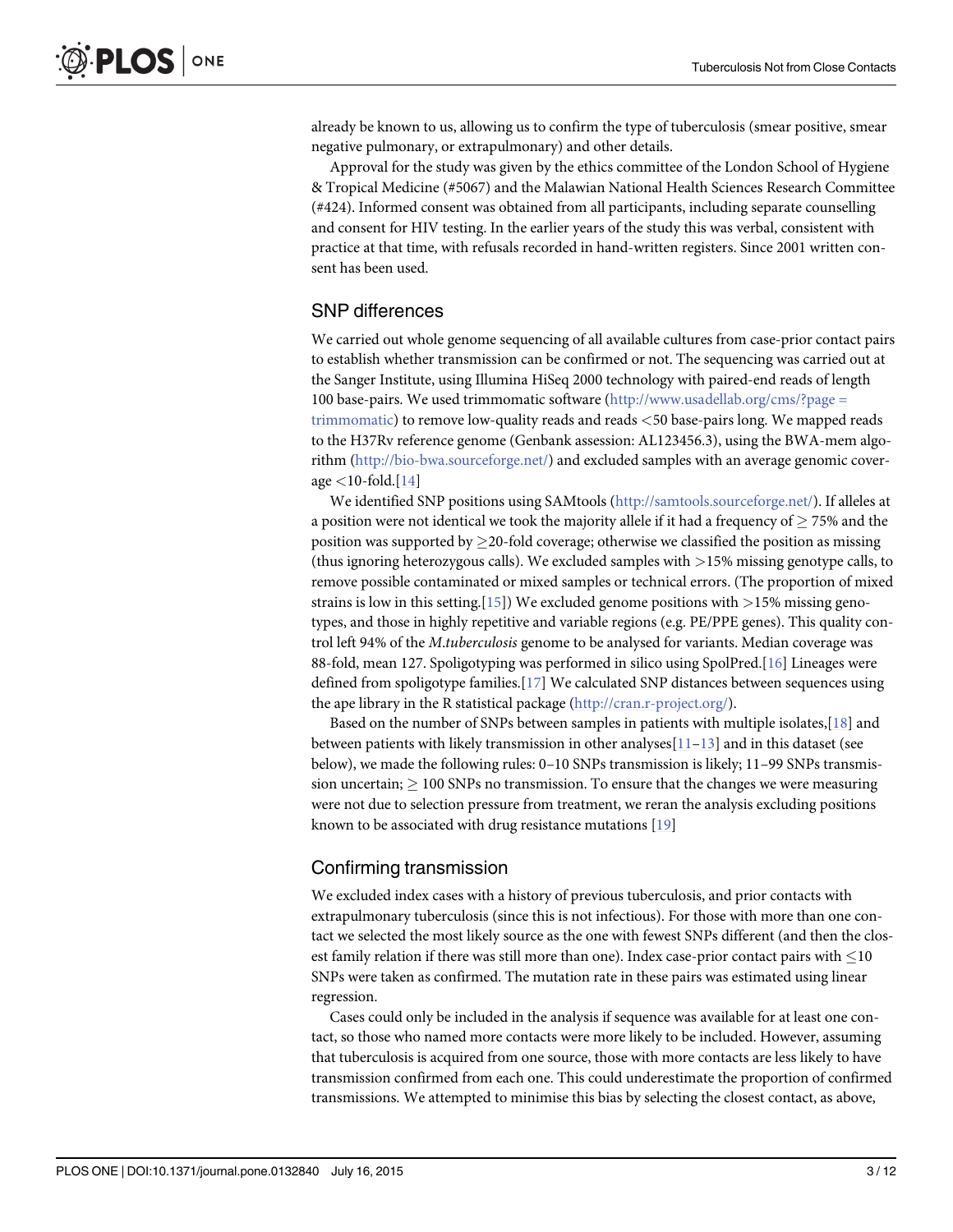<span id="page-3-0"></span>and assessed the extent of any remaining bias by comparing the proportion of confirmed transmissions among those with one or more than one named contact.

#### Contact analysis

We analysed risk factors associated with confirmation of transmission from the identified contact using logistic regression, after excluding pairs with 11–99 SNPs, and taking those with 0–10 SNPs as confirmed. Risk factors included: characteristics of the index case and the contact (age, sex, HIV status); characteristics of the strain (isoniazid resistance, M.tuberculosis lineage); and characteristics of the contact (relationship, intensity of contact, and time interval between the case and the contact). Intensity of contact was defined as high if the contact was prolonged, indoors and on more than one day, and very high if the case had nursed the prior contact while they were ill.

#### Proportion of cases due to transmission from named contacts

The proportion of confirmed transmissions in the case-contact pairs is the attributable risk percent since it is the proportion of tuberculosis cases with named contacts who have acquired tuberculosis from that contact. To estimate the proportion of tuberculosis cases due to transmission from named contacts in the whole population (the population attributable fraction, PAF) the attributable risk percent was multiplied by the proportion of all new culture-confirmed cases naming at least one contact, and the proportion of named contacts who are smear positive.

Sequence data are available from the European Nucleotide Archive [http://www.ebi.ac.uk/](http://www.ebi.ac.uk/ena/data/view/ERP000436) [ena/data/view/ERP000436](http://www.ebi.ac.uk/ena/data/view/ERP000436) and <http://www.ebi.ac.uk/ena/data/view/ERP001072>)

#### **Results**

Between March 1997 and March 2010 there were 1907 patients with culture confirmed tuberculosis having their first episode of tuberculosis. As shown in [Fig 1](#page-4-0), information on prior contacts with tuberculosis was available for 90% (1721/1907): 32.1% (555 of 1727 with recorded data for this variable) had had at least one previous tuberculosis case in their household or close family and 15.8% (270 of1705 with recorded data for this variable) had other known contacts with tuberculosis. In our whole database, of the named contacts reported by tuberculosis patients to have been treated in Karonga District since 1986, 82.0% (1463/1793) were identified in the database as tuberculosis cases, of whom 59.7% (873/1463) had confirmed smear positive pulmonary disease.

Whole genome sequences that passed the quality control were available for the index case and at least one prior contact for 187 index cases; 20 cases had two prior contacts with sequences available. After selecting the most likely source for these 20 cases, there were 187 pairs (170 with a smear positive prior contact and 17 with a smear negative prior contact). The number of SNPs between the 187 pairs is shown in [Fig 2:](#page-5-0) 62 had  $\leq$  10 SNPs, 9 had 10–99 SNPs and 116 had  $>$ 100 SNPs. These groups were unchanged by excluding positions associated with drug resistance. Since there was no confirmed transmission from smear negative prior contacts (the minimum SNP distance was 35) the remaining analysis was restricted to smear positive prior contacts.

In the whole dataset over the period of the study there were 406 culture positive index cases with at least one prior culture-confirmed smear positive contact. The 170 included cases were similar to the 236 without paired sequences available in terms of age (mean 36 years for both), sex (41% vs 47% male) and intensity of contact (54% vs 55% low intensity), but there was a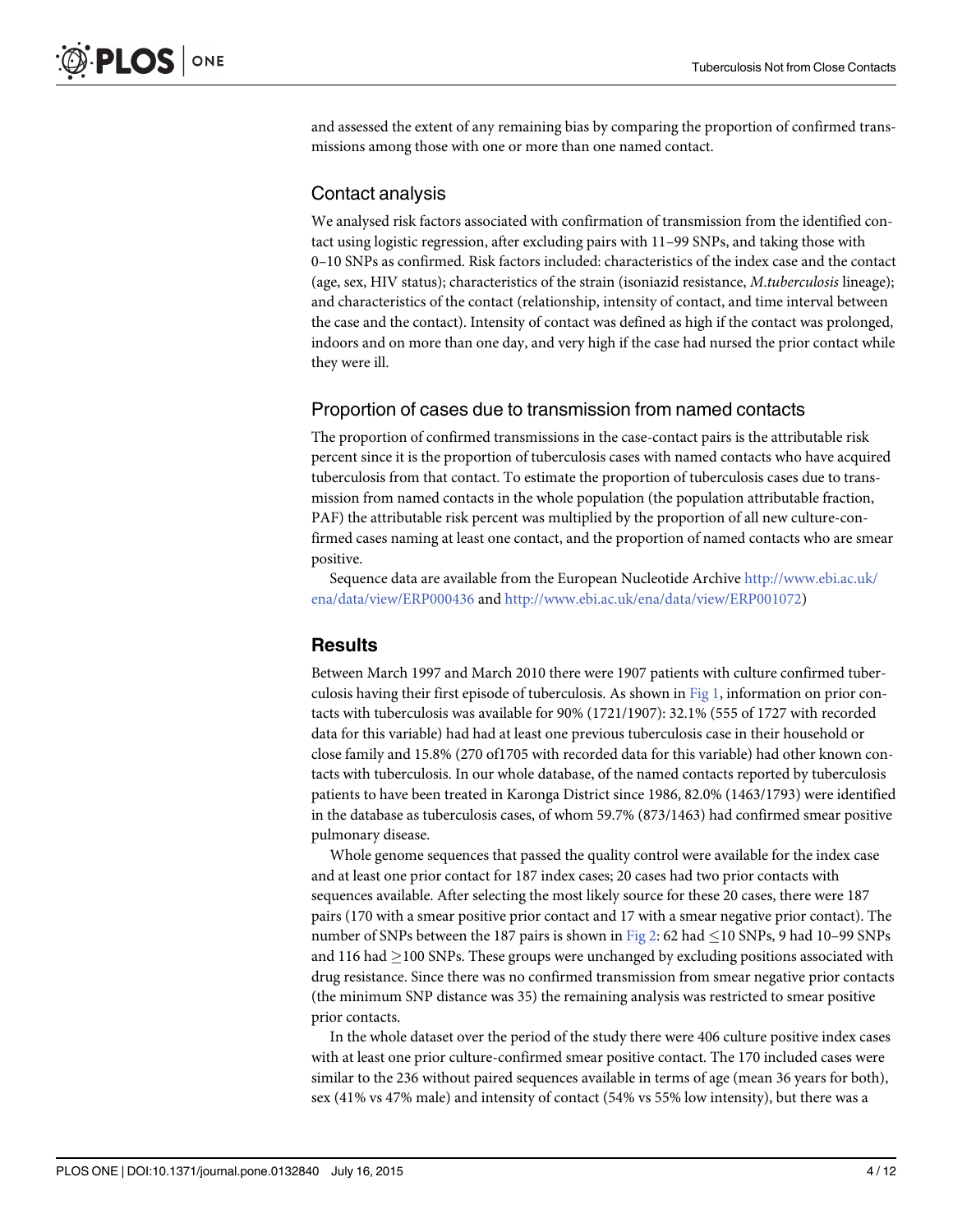<span id="page-4-0"></span>



#### [Fig 1. F](#page-3-0)low-chart of patients included in the study.

doi:10.1371/journal.pone.0132840.g001

difference by calendar year: only 22% of those diagnosed before 2000 were included compared to 55% later.

Of the 170 included pairs, 36% (62/170) had transmission confirmed based on SNPs, or 38% (62/163) after excluding the 7 pairs with uncertain transmission (11–99 SNPS, Fig 1). Among the 163 cases, 83 had named one (identified) contact, and 80 more than one (although we only had the paired sample for more than one contact for 20 of these). The proportion with confirmed transmission was 35% in those with one contact and 41% in those with more than one contact, showing that the failure to include all of the contacts for those with more than one does not appear to have reduced the proportion of confirmed transmissions for this group.

[Fig 3](#page-6-0) shows the number of SNPs and the time difference between disease onset in the prior contact and the case for the 62 pairs with  $\leq$  10 SNPs. From the slope of the linear regression the mutation rate is estimated at 0.33 SNPs/ year (95% CI 0.18–0.49, r2 24%, p<0.001).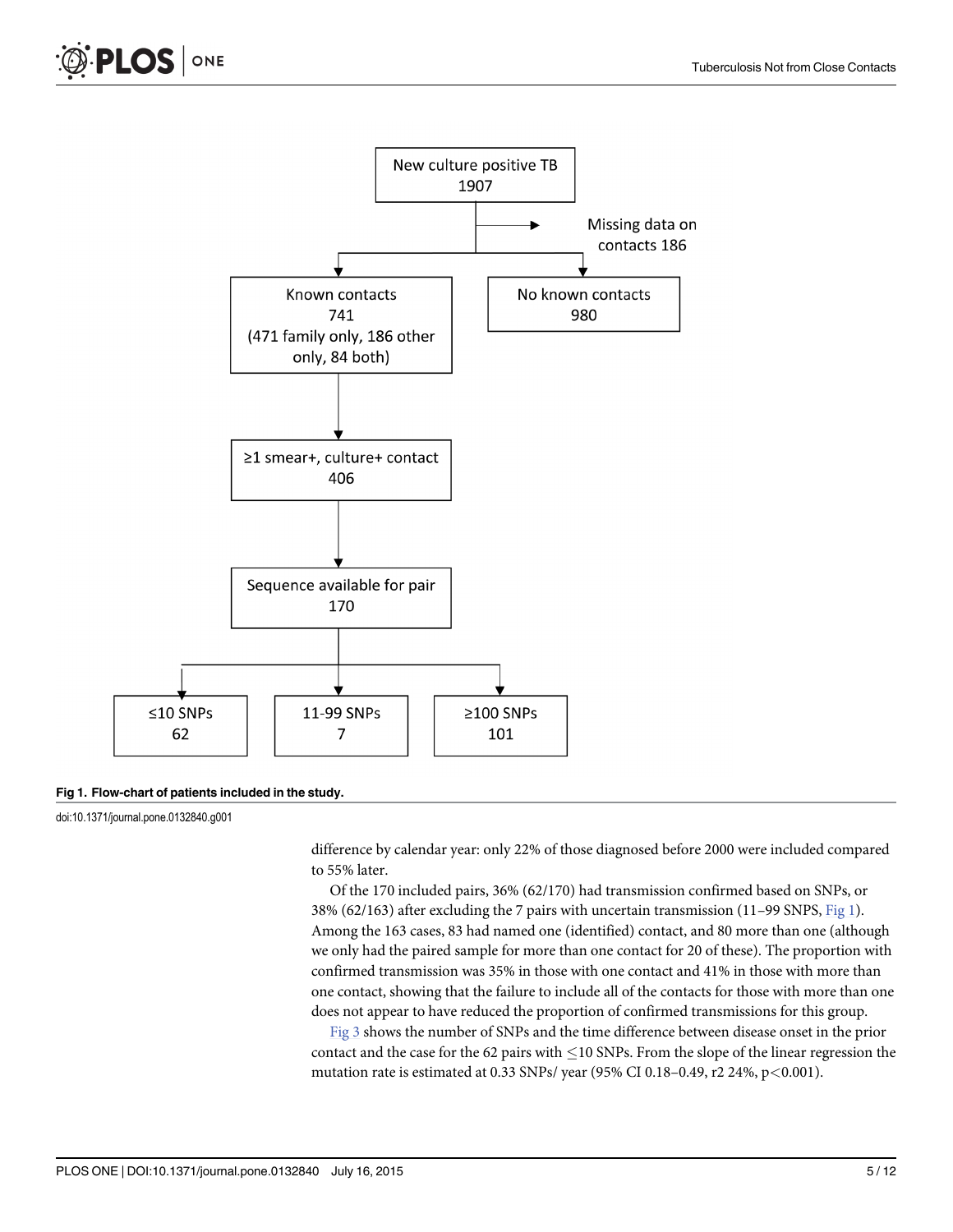<span id="page-5-0"></span>



[Fig 2. N](#page-3-0)umber of SNPs between index patients and identified prior contacts, by sputum smear status of the prior contact.

doi:10.1371/journal.pone.0132840.g002

The characteristics of the cases and prior smear positive contacts, and the associations with transmission, are shown in [Table 1.](#page-7-0) Much the strongest association with transmission was the intensity of the contact  $(p<0.001)$ . Information on intensity was missing for 16 pairs; 5 because questions on intensity were not asked in the first year of the study. Confirmed transmission was more common from family members (42.4%, 56/132) than from non relatives (19.4%, 6/  $31, p = 0.02$ , and especially from spouses and parents (61.1%). The proportion of confirmed transmissions decreased with increasing age of the index case and was lower in earlier years of the study.

Since intensity of transmission was so strongly associated with confirmed transmission, the multivariable analysis was restricted to the 147 pairs with information on intensity. Relationship was strongly correlated with intensity of transmission (for example, no non-relatives had high or very high intensity (nursing) contacts), and after adjusting for intensity, relationship was no longer associated with transmission. After adjusting for intensity, the associations with age of the case and year of diagnosis of the case became stronger  $(Table 2)$  $(Table 2)$  $(Table 2)$ , and there were borderline associations with sex of the case (higher in males) and age of the source contact (lower proportion confirmed from older contacts). None of the other factors were associated with transmission once adjusted for intensity and the other factors shown in [Table 2.](#page-8-0) The adjusted odds ratio was 0.56 (95%CI 0.23–1.4) for HIV positive source contacts vs HIV negative source contacts, and 0.51 (0.19–1.4) for HIV positive index cases vs HIV negative index cases.

[Table 3](#page-8-0) shows estimates of the proportion of disease attributable to transmission from known contacts among patients with first episode culture-confirmed disease. It is assumed that the proportion of contacts with confirmed smear positive disease (59.7%) is the same in all groups, including those not identified in the database. Overall 9.4% of tuberculosis cases were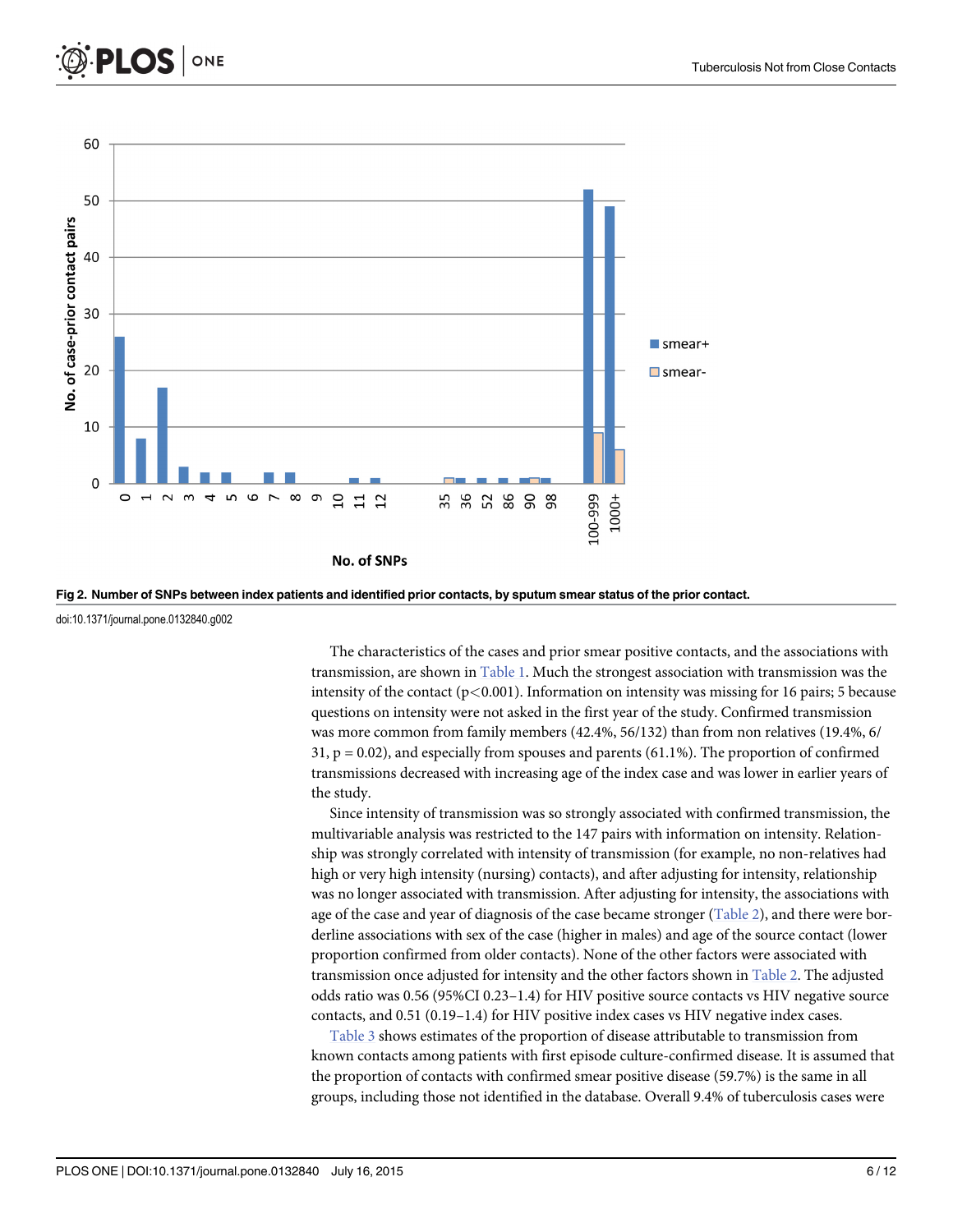<span id="page-6-0"></span>



[Fig 3. N](#page-4-0)umber of SNPs by time interval between successive cases in 62 case-contact pairs with confirmed transmission. (Random noise has been introduced to allow those with identical numbers of SNPs to be visualised).

doi:10.1371/journal.pone.0132840.g003

attributable to transmission from known contacts. This was higher in younger individuals (11.8% in those aged <35) than older individuals (7.7% in those aged 35+), in women (10.9%) than men (7.9%), and in 2004–2010 (10.3%) than in the earlier years (7.7%). Family contacts were much more important as a source than other known contacts (87% of sources overall) and this was particularly marked in women (96% vs 78% in men).

#### **Discussion**

This is the first study to calculate the proportion of tuberculosis attributable to transmission from known contacts established through whole genome sequencing. This technique provides the most accurate method available of verifying the source of transmission. We confirm the expected strong association of transmission with intensity of contact and smear positivity, but estimate that, overall, known smear positive prior contacts account for less than 10% of tuberculosis cases in this community, and that even for those with a prior contact with smear positive tuberculosis in their family, there was a >50% chance that they acquired their tuberculosis elsewhere.

The results are consistent with our earlier findings and those from elsewhere based on  $RFLP, [5,8,10,20]$  $RFLP, [5,8,10,20]$  $RFLP, [5,8,10,20]$  $RFLP, [5,8,10,20]$  $RFLP, [5,8,10,20]$  and a low proportion of tuberculosis attributable to household transmission has also been reported in other high prevalence settings using other techniques.[[21](#page-11-0)] Not surprisingly, a higher proportion of transmissions are confirmed in low prevalence settings. [\[6,7,12,13,](#page-10-0)[22\]](#page-11-0) Using SNPs is a more accurate measure of similarity than RFLP, and the cut-off we used is in line with that used in other studies. The mutation rate in our study was also similar that found elsewhere measured between or within patients.  $[12,13]$  $[12,13]$  Using genomic similarity to confirm transmission assumes that neither the initial nor the subsequent episode is due to a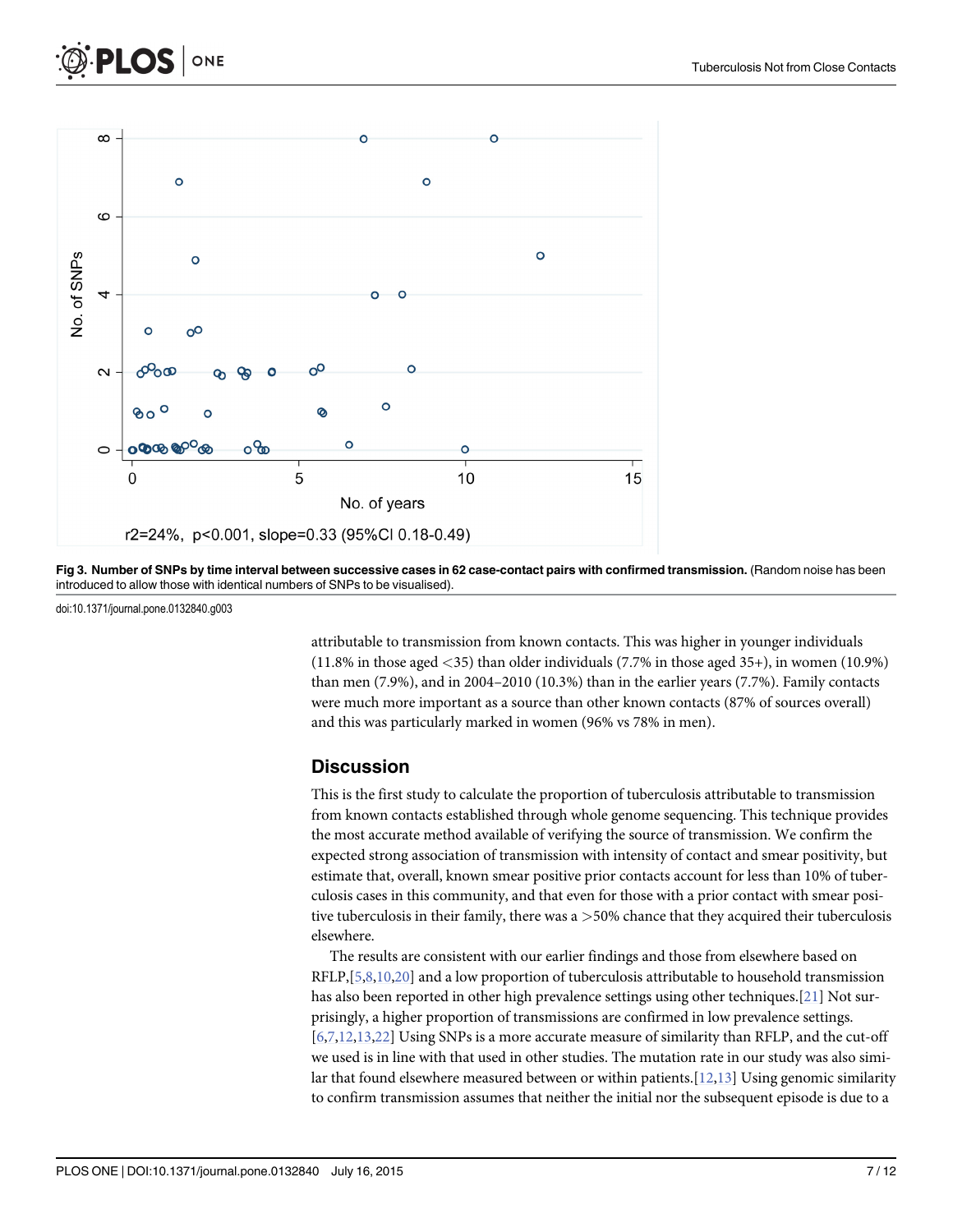[Table 1.](#page-5-0) Number of confirmed transmissions by characteristics of the prior contact, the case, and the relationship between them among 163 caseprior contact pairs in which the prior contact had smear positive pulmonary tuberculosis.

| Characteristic       |                | n/N    | $\%$ | $\boldsymbol{P}^*$ |
|----------------------|----------------|--------|------|--------------------|
| <b>Prior Contact</b> |                |        |      |                    |
| Age                  | $25$           | 12/22  | 54.6 | 0.3                |
|                      | $25 - 34$      | 21/61  | 34.4 |                    |
|                      | $35 - 44$      | 15/38  | 39.5 |                    |
|                      | $45+$          | 14/42  | 33.3 |                    |
| Sex                  | Female         | 40/94  | 42.6 | 0.2                |
|                      | Male           | 22/69  | 31.9 |                    |
| Isoniazid            | Resistant      | 5/11   | 45.5 | 0.6                |
|                      | Sensitive      | 57/152 | 37.5 |                    |
| Lineage              | $\mathbf{1}$   | 4/18   | 22.2 | 0.4                |
|                      | $\sqrt{2}$     | 3/9    | 33.3 |                    |
|                      | $\mathbf{3}$   | 11/24  | 45.8 |                    |
|                      | $\overline{4}$ | 44/112 | 39.3 |                    |
| <b>HIV</b> status    | HIV-           | 29/63  | 46.0 | 0.4                |
|                      | HIV+ no ART    | 24/66  | 36.4 |                    |
|                      | HIV+ ART       | $3/5$  | 60.0 |                    |
| <b>Index Case</b>    |                |        |      |                    |
| Age                  | $25$           | 17/28  | 60.7 | 0.04               |
|                      | $25 - 34$      | 20/56  | 35.7 |                    |
|                      | $35 - 44$      | 17/49  | 34.7 |                    |
|                      | $45+$          | 8/30   | 26.7 |                    |
| Sex                  | Female         | 38/97  | 39.2 | $0.7\,$            |
|                      | Male           | 24/66  | 36.4 |                    |
| <b>HIV status</b>    | HIV-           | 24/49  | 49.0 | 0.1                |
|                      | HIV+ no ART    | 23/75  | 30.7 |                    |
|                      | HIV+ ART       | 2/7    | 28.6 |                    |
| Year                 | 1997-2001      | 15/55  | 27.3 | 0.1                |
|                      | 2002-2006      | 32/74  | 43.2 |                    |
|                      | 2007-2010      | 15/34  | 44.1 |                    |
| Relationship         |                |        |      |                    |
| Relation             | Spouse         | 11/18  | 61.1 | 0.01               |
|                      | Parent         | 11/18  | 61.1 |                    |
|                      | Child          | 1/6    | 16.7 |                    |
|                      | Sibling        | 15/35  | 42.9 |                    |
|                      | Other relation | 18/55  | 32.7 |                    |
|                      | Not related    | 6/31   | 19.4 |                    |
| Intensity            | Low            | 16/81  | 19.8 | < 0.001            |
|                      | High           | 17/30  | 56.7 |                    |
|                      | Nursing        | 24/36  | 66.7 |                    |
| Interval             | <1 year        | 20/44  | 45.5 | $0.1\,$            |
|                      | $1 - 1.99$ yrs | 11/38  | 29.0 |                    |
|                      | 2-4.99 yrs     | 17/54  | 31.5 |                    |
|                      | $5+$ yrs       | 14/27  | 51.9 |                    |

 $*$  from  $X^2$  tests or Fisher's exact tests if numbers are small.

doi:10.1371/journal.pone.0132840.t001

<span id="page-7-0"></span>O PLOS ONE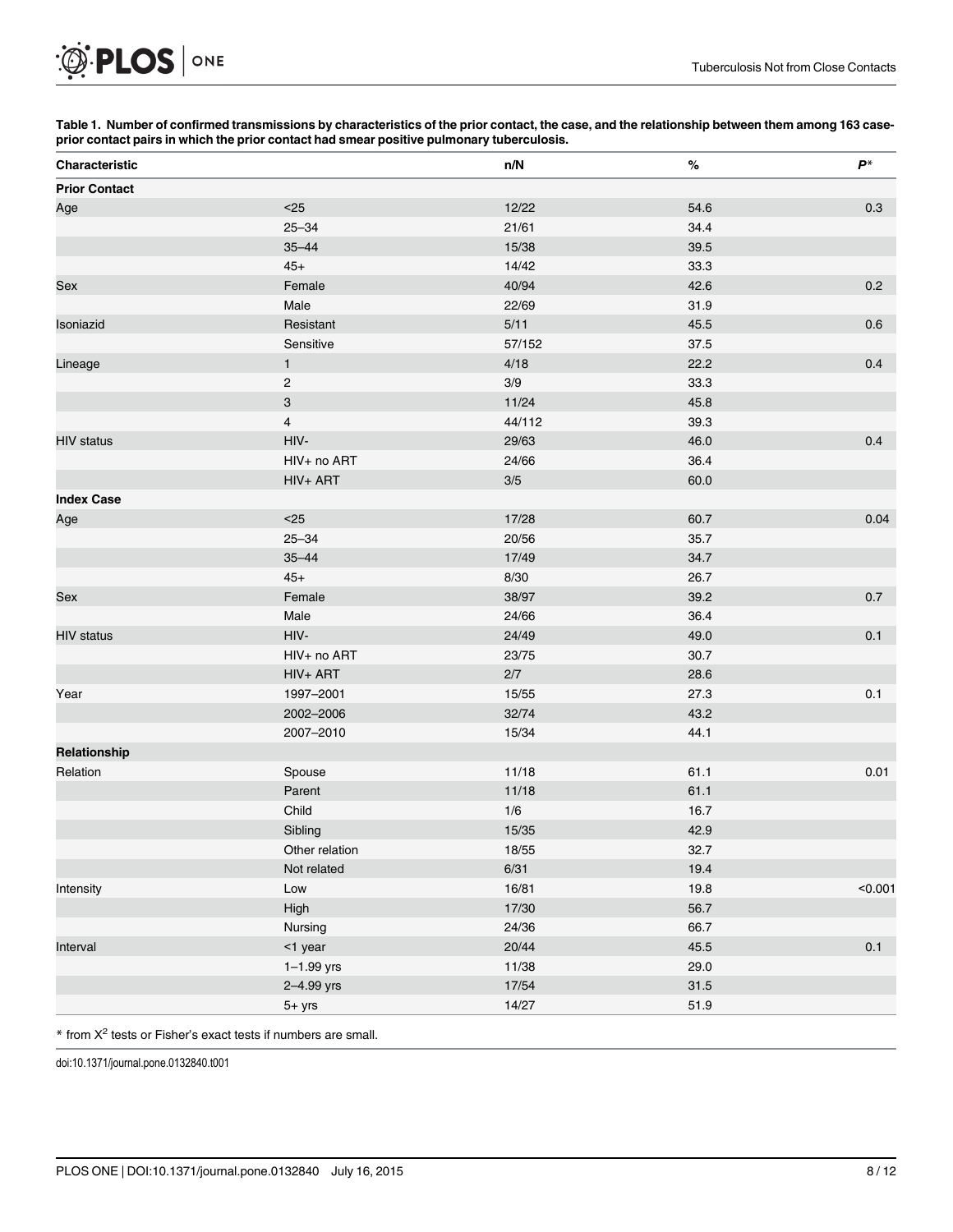|                         | <b>Univariable</b> |               |            | Multivariable, adjusted for the other factors in<br>the table |               |         |
|-------------------------|--------------------|---------------|------------|---------------------------------------------------------------|---------------|---------|
|                         | <b>OR</b>          | 95% CI        | <b>D</b> * | <b>OR</b>                                                     | 95% CI        | P*      |
| High intensity (vs low) | 5.3                | $2.1 - 13.1$  |            | 3.1                                                           | $1.1 - 8.8$   |         |
| Nursing (vs low)        | 8.1                | $3.4 - 19.6$  | < 0.001    | 11.6                                                          | $4.2 - 32.1$  | < 0.001 |
| Age case (per year)     | 0.96               | $0.93 - 0.99$ | 0.003      | 0.94                                                          | $0.90 - 0.98$ | 0.002   |
| Age contact (per year)  | 0.98               | $0.96 - 1.0$  | 0.1        | 0.97                                                          | $0.4 - 1.0$   | 0.06    |
| Male case (vs female)   | 0.89               | $0.46 - 1.7$  | 0.7        | 2.2                                                           | $0.92 - 5.3$  | 0.07    |
| Year case (per year)    | 1.1                | $0.99 - 1.2$  | 0.07       | 1.1                                                           | $1.0 - 1.3$   | 0.04    |

#### <span id="page-8-0"></span>[Table 2.](#page-5-0) Factors associated with confirmation of transmission in the multivariable logistic regression analysis among 147 case-prior contact pairs with information on intensity of contact.

OR = odds ratio

\* From likelihood ratio test.

doi:10.1371/journal.pone.0132840.t002

mixed infection. We have previously found a low proportion of mixed infections in this setting, of around 3%,[\[15\]](#page-10-0) and using whole genome sequencing, 1.3% of samples had levels of heterogeneity suggesting mixed infection.[\[18](#page-10-0)] We have assumed that the proportion of confirmed

|  |  |  | Table 3. Estimate of the proportion of first episode culture-confirmed cases attributable to known smear positive contacts. |  |
|--|--|--|-----------------------------------------------------------------------------------------------------------------------------|--|
|--|--|--|-----------------------------------------------------------------------------------------------------------------------------|--|

|                    | A                                      | в                                              | C                                                | D                   |                        |
|--------------------|----------------------------------------|------------------------------------------------|--------------------------------------------------|---------------------|------------------------|
|                    | Proportion with contact<br>(from data) | Proportion with smear +ve<br>contact (Ax0.597) | Proportion smear +ve transmitting<br>(from data) | <b>PAF</b><br>(BxC) | PAF for any<br>contact |
| Overall            |                                        |                                                |                                                  |                     |                        |
| Family             | 32.1%                                  | 19.2%                                          | 42.4%                                            | 8.1%                |                        |
| Other <sup>*</sup> | 10.9%                                  | 6.5%                                           | 19.4%                                            | 1.3%                | 9.4%                   |
| Age $<$ 35         |                                        |                                                |                                                  |                     |                        |
| Family             | 35.1%                                  | 21.0%                                          | 47.1%                                            | 9.9%                |                        |
| Other              | 11.1%                                  | 6.6%                                           | 28.6%                                            | 1.9%                | 11.8%                  |
| Age 35+            |                                        |                                                |                                                  |                     |                        |
| Family             | 31.4%                                  | 18.8%                                          | 37.1%                                            | 7.0%                |                        |
| Other              | 10.6%                                  | 6.3%                                           | 11.8%                                            | 0.7%                | 7.7%                   |
| Female             |                                        |                                                |                                                  |                     |                        |
| Family             | 39.6%                                  | 23.7%                                          | 44.6%                                            | 10.5%               |                        |
| Other              | 9.4%                                   | 5.6%                                           | 7.1%                                             | 0.4%                | 10.9%                  |
| Male               |                                        |                                                |                                                  |                     |                        |
| Family             | 26.5%                                  | 15.9%                                          | 38.8%                                            | 6.1%                |                        |
| Other              | 10.0%                                  | 6.0%                                           | 29.4%                                            | 1.8%                | 7.9%                   |
| $1997 -$<br>2003   |                                        |                                                |                                                  |                     |                        |
| Family             | 33.6%                                  | 20.1%                                          | 28.6%                                            | 5.7%                |                        |
| Other              | 14.0%                                  | 8.4%                                           | 23.1%                                            | 1.9%                | 7.7%                   |
| $2004 -$<br>2010   |                                        |                                                |                                                  |                     |                        |
| Family             | 32.7%                                  | 19.6%                                          | 50.0%                                            | 9.8%                |                        |
| Other              | 6.2%                                   | 3.7%                                           | 13.3%                                            | 0.5%                | 10.3%                  |

\*The proportion with other contacts excludes those with family contacts as well

PAF = population attributable fraction.

doi:10.1371/journal.pone.0132840.t003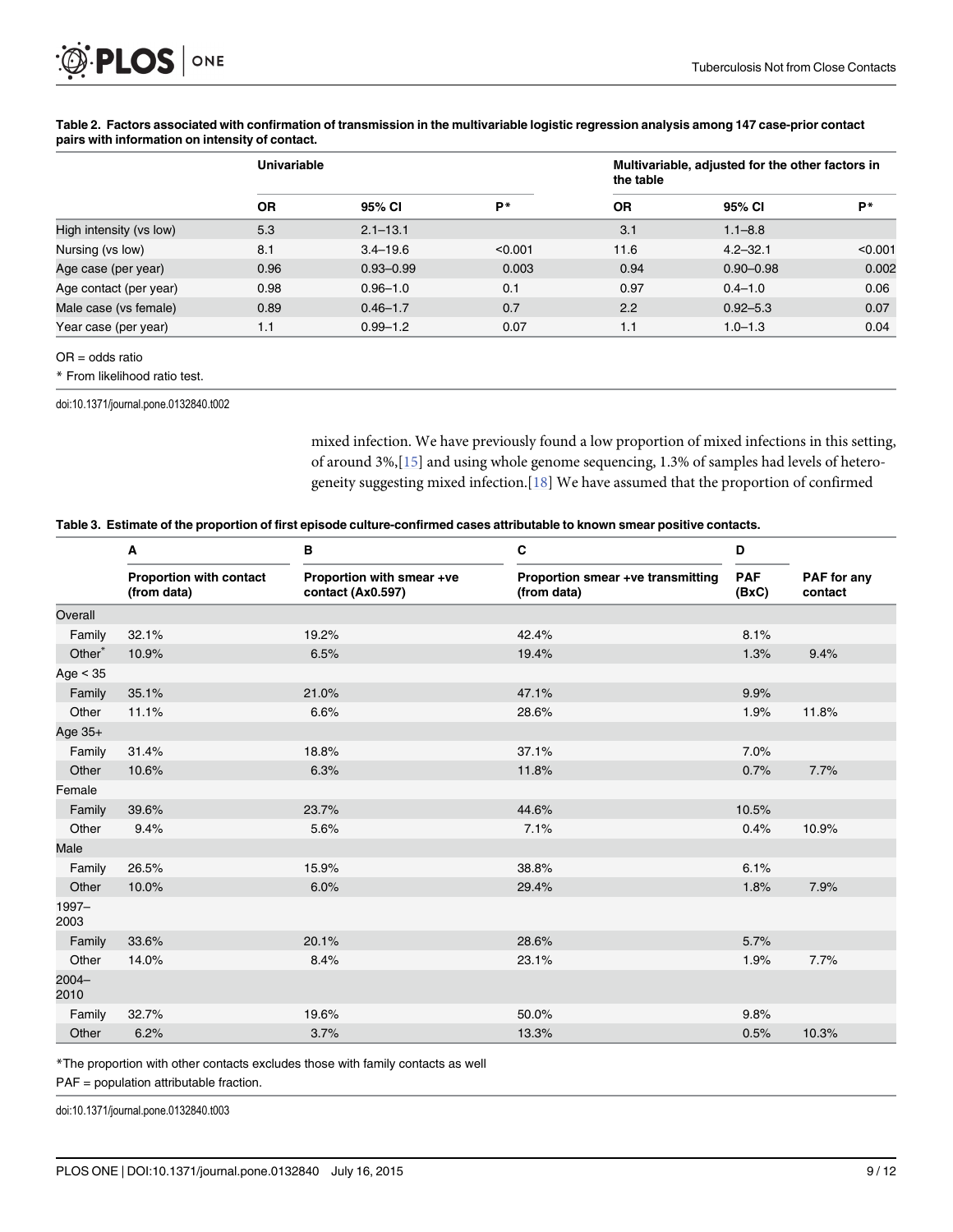<span id="page-9-0"></span>transmissions we found in the case-contact pairs for which we had samples and sequence available is applicable to all such pairs. Although cases had a higher chance of being included in the analysis if they named more contacts, there was no evidence that including those with multiple contacts lowered the proportion confirmed: those naming more contacts had a slightly higher proportion of confirmed transmissions.

The calculations of the population attributable fraction make the additional assumption that the proportion of contacts with smear positive disease overall in this population is the same as the proportion in the contacts we identified in the database. This is probably an overestimate: many of those not identified may not have had tuberculosis at all. We have not included smear negative cases because in our data there was no confirmed transmission so they would not have contributed to the PAF; however, this was based on only 17 pairs. We have only included contacts known to and identified by the tuberculosis patients. This will underestimate the true number of contacts: some will be undiagnosed and others not known to or remembered by the index cases. Not knowing a contact is more likely for less close contacts, who only contribute a small proportion of transmissions. Arbitrarily doubling the number of "other contacts" in those with no known family contact, for example, would only increase the proportion of tuberculosis attributable to known contacts from 9.4% to 10.6%.

As well as variation by type of contact in the probability of a transmission being confirmed, we found variation by age and time period. The decreased proportion of confirmed transmissions to older cases is consistent with a higher proportion of reactivation disease with increasing age. And the higher proportion of confirmed transmissions in recent years is consistent with lower tuberculosis incidence and reduced transmission in the community.[[23](#page-11-0),[24](#page-11-0)] There were also differences by sex, with non-family contacts being relatively more important for men, who spend more of their time away from home. We found only weak evidence of reduced transmission from (smear positive) HIV positive source contacts compared to HIV negative source contacts; given the high prevalence of HIV infection among tuberculosis patients (about 60% of smear positive patients in this population at the time of the study), HIV-infected patients are an important source of M.tuberculosis transmission.

#### **Conclusions**

In this setting, where tuberculosis is endemic, almost half of the individuals with culture-confirmed tuberculosis have had identified contact with previous patients with tuberculosis, often in their close family. Yet even those with a family contact with smear positive tuberculosis are likely to have acquired their tuberculosis elsewhere, and close contacts contribute less than 10% of sources of tuberculosis in the population. Where a high proportion of smear positive tuberculosis patients are HIV positive they may be a major source of M.tuberculosis transmission.

#### Acknowledgments

We thank the Government of the Republic of Malawi for their interest in this project and the National Health Sciences Research Committee of Malawi for permission to publish the paper. We thank the Wellcome Trust Sanger Institute core and pathogen sequencing and informatics teams.

#### Author Contributions

Conceived and designed the experiments: JG AC RH TC. Performed the experiments: AC RH TM LS LM JNM PK RM JP. Analyzed the data: JG JAGA TC. Contributed reagents/materials/ analysis tools: JP TC. Wrote the paper: JG JAGA TC AC RH TM LS LM JNM PK RM JP.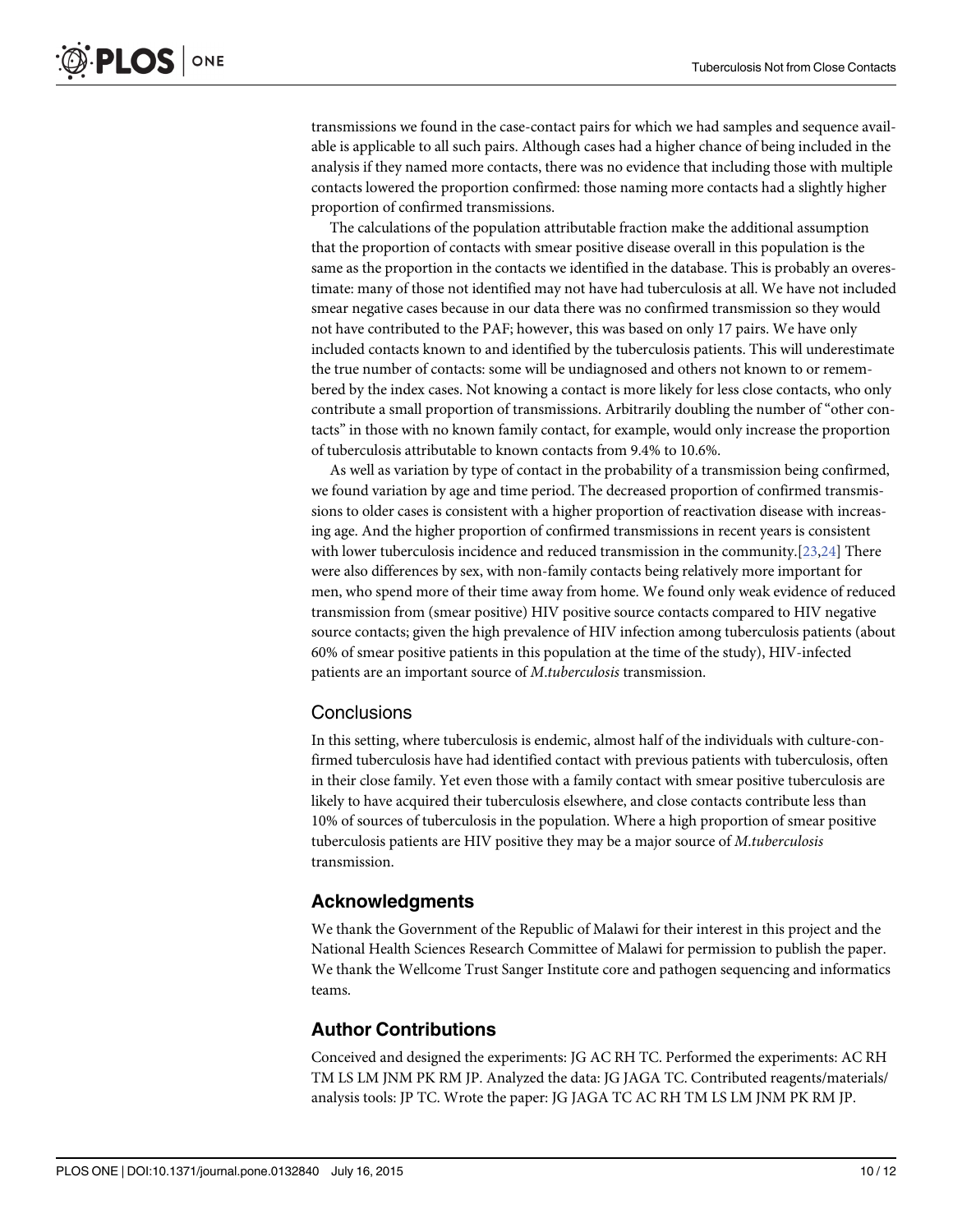#### <span id="page-10-0"></span>References

- [1.](#page-1-0) Lonnroth K, Corbett E, Golub J, Godfrey-Faussett P, Uplekar M, Weil D, et al. (2013) Systematic screening for active tuberculosis: rationale, definitions and key considerations. Int J Tuberc Lung Dis 17: 289–298. doi: [10.5588/ijtld.12.0797](http://dx.doi.org/10.5588/ijtld.12.0797) PMID: [23407219](http://www.ncbi.nlm.nih.gov/pubmed/23407219)
- [2.](#page-1-0) Fox GJ, Barry SE, Britton WJ, Marks GB (2013) Contact investigation for tuberculosis: a systematic review and meta-analysis. Eur Respir J 41: 140–156. doi: [10.1183/09031936.00070812](http://dx.doi.org/10.1183/09031936.00070812) PMID: [22936710](http://www.ncbi.nlm.nih.gov/pubmed/22936710)
- [3.](#page-1-0) World Health Organisation (2013) Systematic screening for active tuberculosis. Principles and recommendations. Geneva: WHO.
- [4.](#page-1-0) Crampin AC, Glynn JR, Floyd S, Malema SS, Mwinuka VK, Ngwira BM, et al. (2004) Tuberculosis and gender: exploring the patterns in a case control study in Malawi. Int J Tuberc Lung Dis 8: 194–203. PMID: [15139448](http://www.ncbi.nlm.nih.gov/pubmed/15139448)
- [5.](#page-1-0) Schaaf HS, Michaelis IA, Richardson M, Booysen CN, Gie RP, Warren R, et al. (2003) Adult-to-child transmission of tuberculosis: household or community contact? Int J Tuberc Lung Dis 7: 426–431. PMID: [12757042](http://www.ncbi.nlm.nih.gov/pubmed/12757042)
- [6.](#page-6-0) Bennett DE, Onorato IM, Ellis BA, Crawford JT, Schable B, Byers R, et al. (2002) DNA fingerprinting of Mycobacterium tuberculosis isolates from epidemiologically linked case pairs. Emerg Infect Dis 8: 1224–1229. PMID: [12453346](http://www.ncbi.nlm.nih.gov/pubmed/12453346)
- [7.](#page-6-0) Behr MA, Hopewell PC, Paz EA, Kawamura LM, Schecter GF, Small PM. (1998) Predictive value of contact investigation for identifying recent transmission of Mycobacterium tuberculosis. Am J Respir Crit Care Med 158: 465–469. PMID: [9700122](http://www.ncbi.nlm.nih.gov/pubmed/9700122)
- [8.](#page-6-0) Verver S, Warren RM, Munch Z, Richardson M, van der Spuy GD, Borgdorff MW, et al. (2004) Proportion of tuberculosis transmission that takes place in households in a high-incidence area. Lancet 363: 212–214. PMID: [14738796](http://www.ncbi.nlm.nih.gov/pubmed/14738796)
- 9. Anderson LF, Tamne S, Brown T, Watson JP, Mullarkey C, Zenner D, et al. (2014) Transmission of multidrug-resistant tuberculosis in the UK: a cross-sectional molecular and epidemiological study of clustering and contact tracing. Lancet Infect Dis 14: 406–415. doi: [10.1016/S1473-3099\(14\)70022-2](http://dx.doi.org/10.1016/S1473-3099(14)70022-2) PMID: [24602842](http://www.ncbi.nlm.nih.gov/pubmed/24602842)
- [10.](#page-1-0) Crampin AC, Glynn JR, Traore H, Yates MD, Mwaungulu L, Mwenebabu M, et al. (2006) Tuberculosis transmission attributable to close contacts and HIV status, Malawi. Emerg Infect Dis 12: 729–735. PMID: [16704828](http://www.ncbi.nlm.nih.gov/pubmed/16704828)
- [11.](#page-1-0) Walker TM, Lalor MK, Broda A, Saldana Ortega L, Morgan M, Parker L, et al. (2014) Assessment of Mycobacterium tuberculosis transmission in Oxfordshire, UK, 2007–12, with whole pathogen genome sequences: an observational study. Lancet Respir Med 2: 285–292. doi: [10.1016/S2213-2600\(14\)](http://dx.doi.org/10.1016/S2213-2600(14)70027-X) [70027-X](http://dx.doi.org/10.1016/S2213-2600(14)70027-X) PMID: [24717625](http://www.ncbi.nlm.nih.gov/pubmed/24717625)
- [12.](#page-6-0) Bryant JM, Schurch AC, van Deutekom H, Harris SR, de Beer JL, de Jager V, et al. (2013) Inferring patient to patient transmission of Mycobacterium tuberculosis from whole genome sequencing data. BMC Infect Dis 13: 110. doi: [10.1186/1471-2334-13-110](http://dx.doi.org/10.1186/1471-2334-13-110) PMID: [23446317](http://www.ncbi.nlm.nih.gov/pubmed/23446317)
- [13.](#page-1-0) Walker TM, Ip CL, Harrell RH, Evans JT, Kapatai G, Dedicoat MJ, et al. (2013) Whole-genome sequencing to delineate Mycobacterium tuberculosis outbreaks: a retrospective observational study. Lancet Infect Dis 13: 137–146. doi: [10.1016/S1473-3099\(12\)70277-3](http://dx.doi.org/10.1016/S1473-3099(12)70277-3) PMID: [23158499](http://www.ncbi.nlm.nih.gov/pubmed/23158499)
- [14.](#page-2-0) Guerra-Assuncao J, Crampin A, Houben R, Mzembe T, Mallard K, Coll F, et al. (2015) Large-scale whole genome sequencing of provides insights into transmission in a high prevalence area. Elife 4.
- [15.](#page-2-0) Mallard K, McNerney R, Crampin AC, Houben R, Ndlovu R, Munthali L, et al. (2010) Molecular detection of mixed infections of Mycobacterium tuberculosis strains in sputum samples from patients in Karonga District, Malawi. J Clin Microbiol 48: 4512–4518. doi: [10.1128/JCM.01683-10](http://dx.doi.org/10.1128/JCM.01683-10) PMID: [20962138](http://www.ncbi.nlm.nih.gov/pubmed/20962138)
- [16.](#page-2-0) Coll F, Mallard K, Preston MD, Bentley S, Parkhill J, McNerney R, et al. (2012) SpolPred: rapid and accurate prediction of Mycobacterium tuberculosis spoligotypes from short genomic sequences. Bioinformatics 28: 2991–2993. doi: [10.1093/bioinformatics/bts544](http://dx.doi.org/10.1093/bioinformatics/bts544) PMID: [23014632](http://www.ncbi.nlm.nih.gov/pubmed/23014632)
- [17.](#page-2-0) Demay C, Liens B, Burguiere T, Hill V, Couvin D, Millet J, et al. (2012) SITVITWEB—a publicly available international multimarker database for studying Mycobacterium tuberculosis genetic diversity and molecular epidemiology. Infect Genet Evol 12: 755–766. doi: [10.1016/j.meegid.2012.02.004](http://dx.doi.org/10.1016/j.meegid.2012.02.004) PMID: [22365971](http://www.ncbi.nlm.nih.gov/pubmed/22365971)
- [18.](#page-2-0) Guerra-Assuncao JA, Houben RM, Crampin AC, Mzembe T, Mallard K, Coll F, et al. (2014) Recurrence due to Relapse or Reinfection With Mycobacterium tuberculosis: A Whole-Genome Sequencing Approach in a Large, Population-Based Cohort With a High HIV Infection Prevalence and Active Follow-up. J Infect Dis jiu 574.